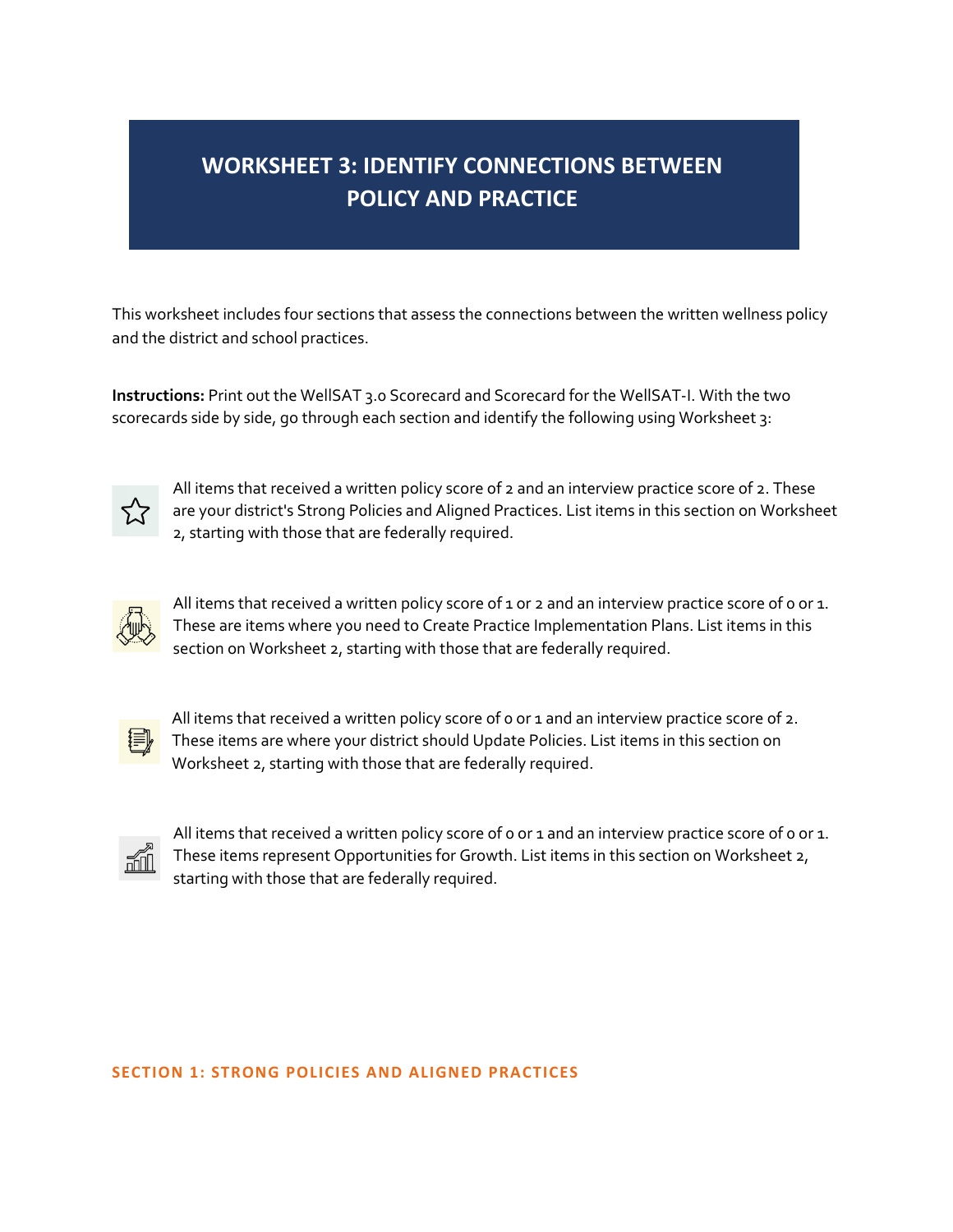

This document identifies where the district has a strong policy and is fully implementing practices that align with the policy.

 Describe the items that received a written policy score of 2 **and** an interview practice score of 2. **Start with the Federal Requirements for each section.**

| Item number                          | Item description                                                             |
|--------------------------------------|------------------------------------------------------------------------------|
|                                      | Section 1. Nutrition Education                                               |
| NE <sub>1</sub> -NE <sub>8</sub>     |                                                                              |
|                                      | Section 2: Standards for USDA Child Nutrition Programs and School Meals      |
| $SM1-SM5$<br><b>SM8-SM10</b>         |                                                                              |
|                                      | Section 3: Nutrition Standards for Competitive and Other Foods and Beverages |
| <b>NS1-NS13</b>                      |                                                                              |
|                                      | Section 4: Physical Education and Physical Activity                          |
| PEPA1-PEPA6                          |                                                                              |
| PEPA8                                |                                                                              |
| <b>PEPA11-</b><br>PEPA <sub>13</sub> |                                                                              |
| <b>PEPA-16</b>                       |                                                                              |
|                                      | Section 5: Wellness Promotion and Marketing                                  |
| WPM <sub>1</sub> -<br>WPM11          |                                                                              |
|                                      | Section 6: Implementation, Evaluation & Communication                        |
| IEC1-IEC7                            |                                                                              |
|                                      |                                                                              |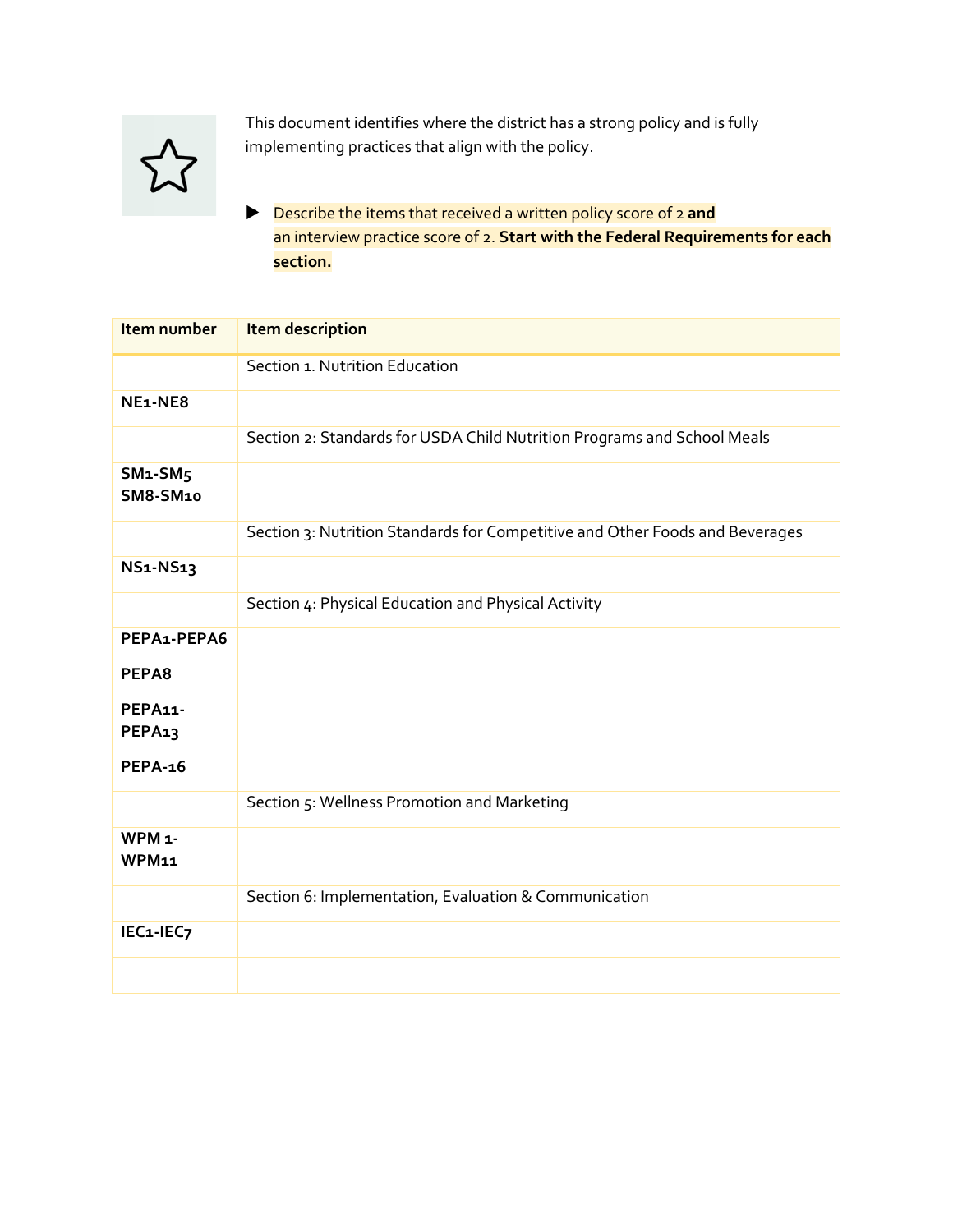## **SECTION 2: CREATE PRACTICE IMPLEMENTATION PLAN**



This document identifies areas where there is a strong or weak policy, but practice implementation is either absent or limited. The Connecticut State Department of Education (CSDE) recommends working with key stakeholders and developing a plan to fully implement the policy as written.

# Enter the items that received a written policy score of 1 or 2 **and** an interview practice score of 0 or 1. **Start with the Federal Requirements for each section.**

| Item number     | <b>Item description</b>                                                                        |
|-----------------|------------------------------------------------------------------------------------------------|
|                 | Section 1. Nutrition Education                                                                 |
|                 | N/A                                                                                            |
|                 | Section 2: Standards for USDA Child Nutrition Programs and School Meals                        |
| SM <sub>6</sub> | Specific strategies to increase participation in school meal programs                          |
| SM7             | Address the amount of "seat time" students have to eat school meal programs                    |
|                 | Section 3: Nutrition Standards for Competitive and Other Foods and Beverages                   |
|                 | N/A                                                                                            |
|                 | Section 4: Physical Education and Physical Activity                                            |
| PEPA-7          | Addresses qualifications for physical education teachers for grades K-12                       |
| PEPA-9          | Addresses physical education exemption requirements for all students                           |
| <b>PEPA-10</b>  | Addresses physical education substitution for all students                                     |
| <b>PEPA-14</b>  | Addresses physical activity breaks during school                                               |
| <b>PEPA-15</b>  | Addresses joint or shared-use agreements for physical activity participation at all<br>schools |
|                 | Section 5: Wellness Promotion and Marketing                                                    |
| <b>WPM-12</b>   | Specifically addresses marketing through fundraisers                                           |
|                 | Section 6: Implementation, Evaluation & Communication                                          |
| $IEC-8$         | Addresses the establishment of an ongoing school building level wellness<br>committee          |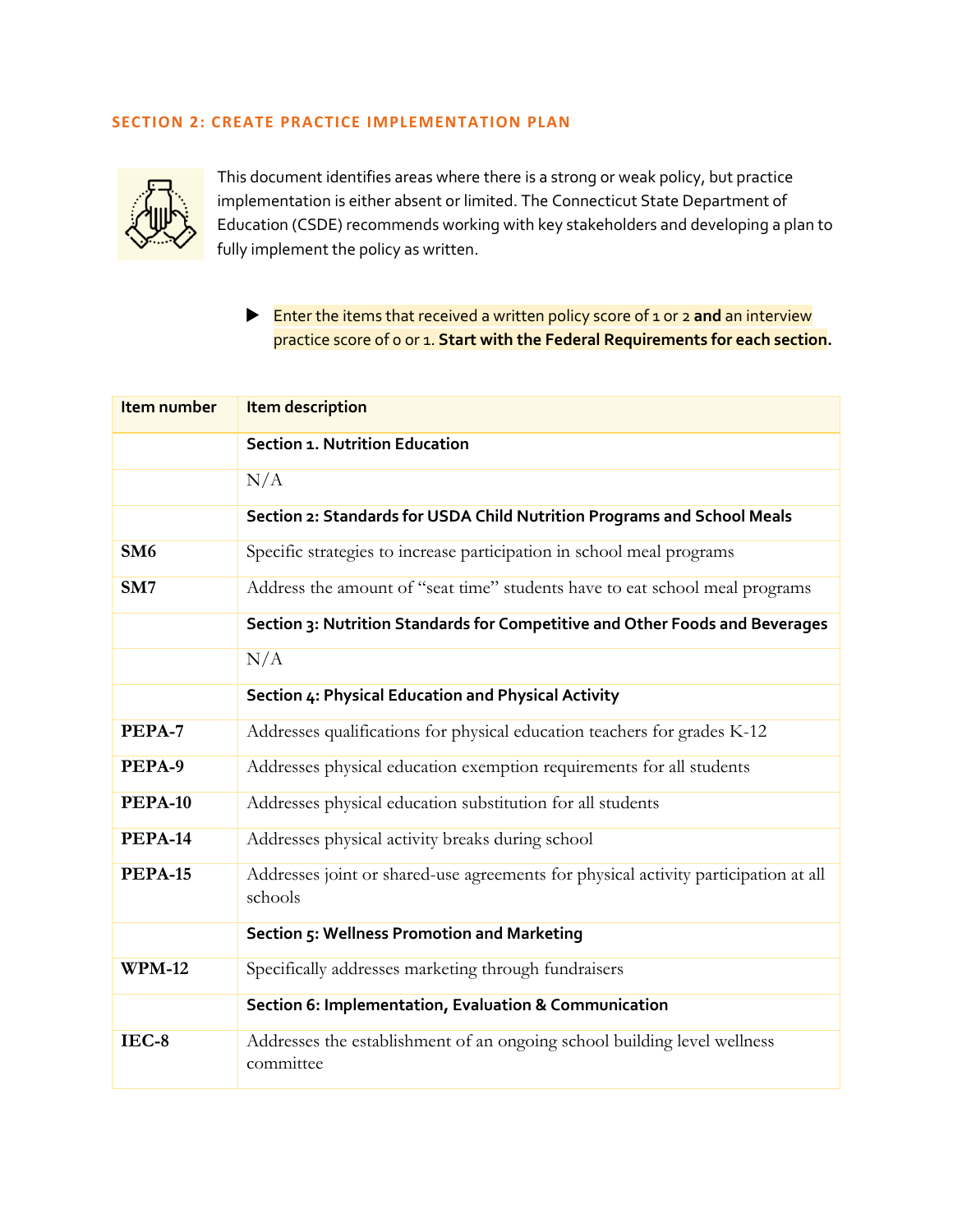### **SECTION 3: UPDATE POLICIES**

This document identifies areas where the LEA is (a) fully implementing practices but there is no or only weak language in the written policy, or (b) partially implementing practices with no policy language. Best practice is to update the policy to match the implementation level.



 Enter the items that received a written policy score of 0 or 1 **and** an interview practice score of 2. **Start with the Federal Requirements for each section.**

| Item number     | <b>Item description</b>                                                                        |
|-----------------|------------------------------------------------------------------------------------------------|
|                 | <b>Section 1. Nutrition Education</b>                                                          |
|                 | N/A                                                                                            |
|                 | Section 2: Standards for USDA Child Nutrition Programs and School Meals                        |
| SM <sub>6</sub> | Specific strategies to increase participation in school meal programs                          |
| SM7             | Address the amount of "seat time" students have to eat school meal programs                    |
|                 | Section 3: Nutrition Standards for Competitive and Other Foods and Beverages                   |
|                 | N/A                                                                                            |
|                 | Section 4: Physical Education and Physical Activity                                            |
| PEPA-7          | Addresses qualifications for physical education teachers for grades K-12                       |
| PEPA-9          | Addresses physical education exemption requirements for all students                           |
| <b>PEPA-10</b>  | Addresses physical education substitution for all students                                     |
| <b>PEPA-14</b>  | Addresses physical activity breaks during school                                               |
| <b>PEPA-15</b>  | Addresses joint or shared-use agreements for physical activity participation at all<br>schools |
|                 | Section 5: Wellness Promotion and Marketing                                                    |
| <b>WPM-12</b>   | Specifically addresses marketing through fundraisers                                           |
|                 | Section 6: Implementation, Evaluation & Communication                                          |
| $IEC-8$         | Addresses the establishment of an ongoing school building level wellness<br>committee          |